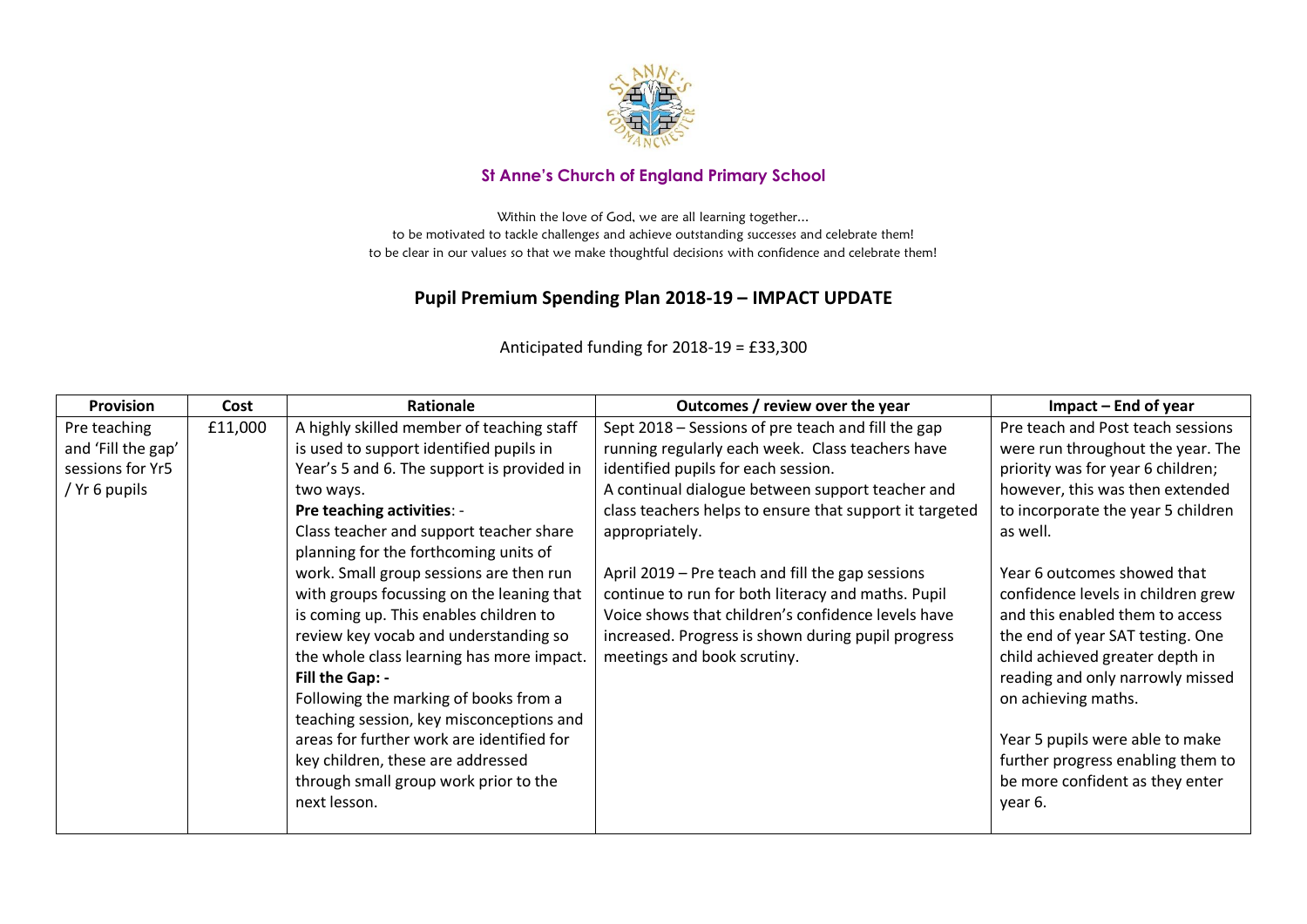|                                                                                                                                           |        | Both of these areas of support were<br>decided upon following research from<br>the Education Endowment Foundation.                                                                                                                                                                                                                                                                                                                                                                                                                                                                                                                                                                                                                                                                                                                                                                                                                                        |                                                                                                                                                                                                                                                                                                                                                                                                                                                                                                                                                                                                                               | 50% of year 6 children made<br>accelerated progress from their<br>starting points.<br>80% of children in year 5 made<br>expected progress while 20%<br>made accelerated progress from<br>their starting points.                                                                                                                                                                                                                                                                                                                                                                           |
|-------------------------------------------------------------------------------------------------------------------------------------------|--------|-----------------------------------------------------------------------------------------------------------------------------------------------------------------------------------------------------------------------------------------------------------------------------------------------------------------------------------------------------------------------------------------------------------------------------------------------------------------------------------------------------------------------------------------------------------------------------------------------------------------------------------------------------------------------------------------------------------------------------------------------------------------------------------------------------------------------------------------------------------------------------------------------------------------------------------------------------------|-------------------------------------------------------------------------------------------------------------------------------------------------------------------------------------------------------------------------------------------------------------------------------------------------------------------------------------------------------------------------------------------------------------------------------------------------------------------------------------------------------------------------------------------------------------------------------------------------------------------------------|-------------------------------------------------------------------------------------------------------------------------------------------------------------------------------------------------------------------------------------------------------------------------------------------------------------------------------------------------------------------------------------------------------------------------------------------------------------------------------------------------------------------------------------------------------------------------------------------|
| 'Eat and Learn'<br>- Early morning<br>small group,<br>tutored sessions<br>focusing on<br>Reading and<br>specific targets<br>for children. | £3,000 | Through feedback gathered from<br>teaching staff and children the school<br>recognised that reading at home is an<br>area that many families require support<br>with. Parents are carers are often<br>working later into the school day and<br>have other responsibilities at home<br>which leads to there being less time for<br>quality 1:1 reading with an adult.<br>The school tries to support this by<br>identifying key children where reading<br>progress is slower than expected.<br>Eat and Learn provides an opportunity<br>for children to have additional<br>designated time and space to take part<br>in independent reading or reading with<br>an adult. These sessions run from<br>8.30am until 8.55am 4 mornings a week<br>and staffed by qualified teaching<br>assistants. Fruit and milk is provided for<br>children who may have missed<br>breakfast.<br>Eat and learn is monitored on a half<br>termly basis to identify progress of | Sept 2018 - 21 children have been offered Eat and<br>Learn sessions 4 mornings a week. Attendance is<br>monitored to ensure maximum impact.<br>Dec 2018 - Feedback from teaching staff shows that<br>children taking part in Eat and Learn enter the class in<br>the morning in a settled and positive mind set and<br>ready to learn.<br>Accelerated Reading data shows that children<br>attending Eat and Learn regularly are now taking more<br>quizzes each week and progress is increasing.<br>Trugs, has been introduced for some children. This<br>intervention allows children to work on single word<br>recognition. | These sessions are particularly<br>effective for children who<br>require additional support with<br>reading and may not be<br>accessing reading at home.<br>However, the impact of these<br>sessions is highly dependent on<br>attendance. It has been noted<br>that this year in particular,<br>attendance from some of the<br>children invited was sporadic and<br>this then impacted on the<br>progress the children made.<br>Those that attended regularly<br>make consistently good progress<br>in reading and this has also<br>helped to raise confidence within<br>these children. |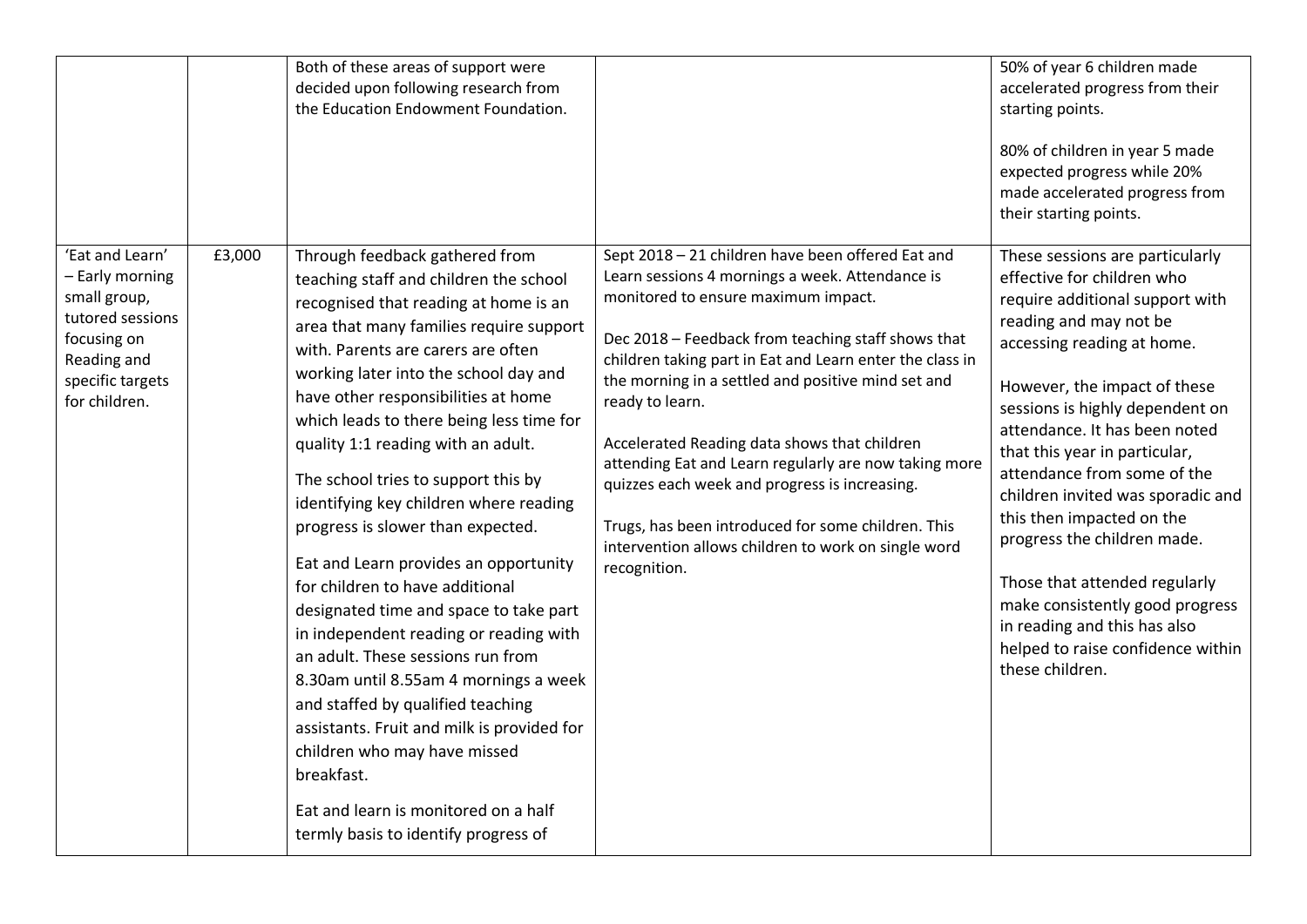|                 |       | reading for individuals taking part. The   |                                                        |                                    |
|-----------------|-------|--------------------------------------------|--------------------------------------------------------|------------------------------------|
|                 |       | school provides staffing so that children  |                                                        |                                    |
|                 |       | can be invited to the group at any point   |                                                        |                                    |
|                 |       | during the year for any amount of time,    |                                                        |                                    |
|                 |       | to ensure that their full potential is     |                                                        |                                    |
|                 |       |                                            |                                                        |                                    |
|                 |       | reached.                                   |                                                        |                                    |
|                 |       |                                            |                                                        |                                    |
| Specific TA CDP | £5000 | Through various analysis of data, it is    | Oct 2018 - First TA training session focusing on       | Through lesson observations and    |
| throughout the  |       | identified that that progress of some PP   | 'Deployment of Support staff' and 'Marking and         | learning walk evidence, there is a |
| year, focusing  |       | children with low prior attainment, is not | Feedback' was held and attended by 90% of support      | clear impact in support staff      |
| on impact of    |       | in line with the school's expectations.    | staff. A further training session is organised for Mid | supporting teaching and learning   |
| support on      |       | This is also in line with the Education    | November to focus on 'Questioning skills to provide    | in the classrooms.                 |
| teaching and    |       | Endowment Foundation research that         | challenge'.                                            |                                    |
| learning        |       | highlights TA costs as high compared to    |                                                        | 80% of Support staff observed, are |
|                 |       | impact.                                    | Impact to be monitored through books scrutiny and      | now contributing more to the       |
|                 |       |                                            | pupil progress meetings at the end of the term.        | marking and feedback within        |
|                 |       | The SLT has carried out various research   |                                                        | classes. Alongside the use of more |
|                 |       | into the use and deployment of TA's        | April 2019 - The second of the TA training sessions    | effective questioning, there is a  |
|                 |       | across the school. A new strategy was      | has been held. This focused on 'Questioning skills to  | positive impact on children.       |
|                 |       | devised to ensure that class teachers      | provide challenge'. TA's discussed how they could      |                                    |
|                 |       | were working more with low prior           | develop their questioning skills further and how they  | 10 small group sessions were       |
|                 |       | attainment groups and support staff were   | could use these in giving written feedback in books    | observed during Spring and         |
|                 |       | being utalised for in supporting more      | long side the class teacher.                           | Summer terms with the focus on     |
|                 |       | middle attainment groups. It is hoped      |                                                        | effective questioning and          |
|                 |       | that his will provide greater impact in    | The session was repeated with Class teachers to that   | feedback. It was noted that        |
|                 |       | relation to the cost of support staff.     | there was a joint approach in how questioning is being | children were completing more      |
|                 |       |                                            | used to extend learning further.                       | work independently and that        |
|                 |       | In order to provide Support staff with the |                                                        | groups discussions were led more   |
|                 |       | relevant and up to date skills required to |                                                        | by the children than by the staff  |
|                 |       | support teaching and learning a series of  |                                                        | member.                            |
|                 |       | short CPD sessions will be held in house.  |                                                        |                                    |
|                 |       | These require all support staff to be      |                                                        | Children's progress was evident in |
|                 |       | released from classrooms for one hour a    |                                                        | books scrutiny.                    |
|                 |       | month to attend. There is also a cost      |                                                        |                                    |
|                 |       | associated to materials and time given to  |                                                        |                                    |
|                 |       | support staff to attend who are not        |                                                        |                                    |
|                 |       | timetabled to be in school on those days.  |                                                        |                                    |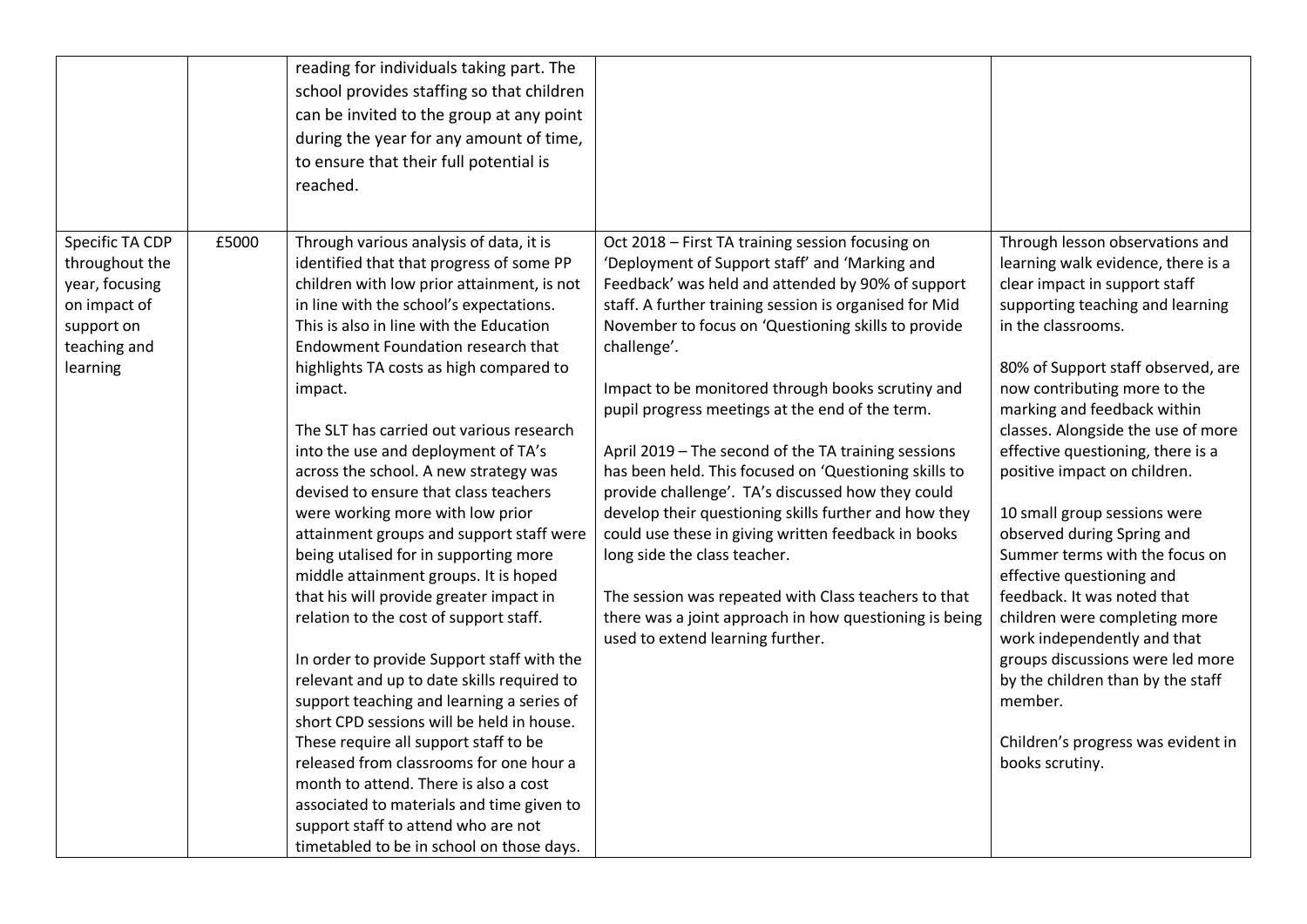| Installation and<br>update and<br>continual<br>maintenance of<br>ICT equipment                                                           | £1500  | Continual updating of ICT equipment to<br>support learning in all areas but<br>specifically maths and reading.<br>Some lap tops used specifically to support<br>writing in upper KS2. This equipment also<br>allows children who do not have access<br>to resources at home, to become more<br>familiar with touch screens, keyboards<br>and using ICT in general. The equipment<br>is kept updated by the schools new ICT<br>apprentice.                                                                | Lap tops available to all classes.<br>New ICT area accessible by all KS2 classes. These are<br>used continually during the day. Children use the lap<br>tops to access AR reading quizzes and also carry out<br>research work for topics across the year.<br>New lunchtime ICT clubs launched for KS1 and KS2. All<br>places filled.                                                                                                                                | Children in KS2 are accessing ICT<br>within the school on a daily basis<br>and utilising the new ICT area.<br>Children are carrying out more<br>online research to support their<br>topic areas.                                                                                                                                                                                                                          |
|------------------------------------------------------------------------------------------------------------------------------------------|--------|----------------------------------------------------------------------------------------------------------------------------------------------------------------------------------------------------------------------------------------------------------------------------------------------------------------------------------------------------------------------------------------------------------------------------------------------------------------------------------------------------------|---------------------------------------------------------------------------------------------------------------------------------------------------------------------------------------------------------------------------------------------------------------------------------------------------------------------------------------------------------------------------------------------------------------------------------------------------------------------|---------------------------------------------------------------------------------------------------------------------------------------------------------------------------------------------------------------------------------------------------------------------------------------------------------------------------------------------------------------------------------------------------------------------------|
| Additional<br>books to<br>enhance<br>reading diet<br>within the<br>school for both<br>individual<br>readers and<br>whole class<br>texts. | £1,800 | Additional books have been purchased to<br>ensure each child can access a range of<br>titles from a range of authors and genres.<br>This provides children with a richer diet<br>of reading material and engages more<br>reluctant readers.<br>The school has reviewed the way in which<br>guided reading is taught across the school<br>and further training for staff will take<br>place. This will provide more support for<br>reading comprehension.                                                 | The school books are continually audited to check on<br>quality and quality of titles. New books are ordered to<br>replace ones that are in poor condition.<br>A list of books has been recommended by the county<br>literacy advisor that are regarded as having a range of<br>rich vocab. These will be purchased over the course of<br>the academic year to support reading by individual<br>children but also whole class reading and guided<br>reading groups. | All classes are provided with the<br>Topic Book for the term and these<br>books have a high profile within<br>the classroom.<br>Each term these books are used to<br>develop whole school writing<br>activities.                                                                                                                                                                                                          |
| <b>Smart Moves</b>                                                                                                                       | £1500  | Over 20% of our Pupil Premium<br>children also have some form of Special<br>Educational Need and are included on<br>the SEN register. Some of these<br>children have difficulties with fine and<br>gross motor skills which impact on all<br>areas of learning.<br>Smart Moves provides a program of<br>activities that help to develop fine and<br>gross motor skills as well as developing<br>attention difficulties, organisation skills,<br>developing confidence, self-esteem and<br>social skills. | Sept 18 - Smart Move material purchased and staff<br>trained. Program in place. Review of program will be<br>carried out at the end of the first term.<br>Jan 19 - Children re assessed for progress within the<br>Smart Move program. This is a 10 week course.<br>Teachers have suggested names of children who may<br>benefit for this terms sessions.                                                                                                           | The Smart Moves program has<br>enabled children to work on fine<br>and gross motor skills and also<br>provided a useful way to support<br>some children to become more<br>focussed at the start of the day<br>and ready for learning.<br>Feedback from staff is that the<br>program has really helped<br>individual children to enter the<br>class at the start of the day, with<br>more positive learning<br>behaviours. |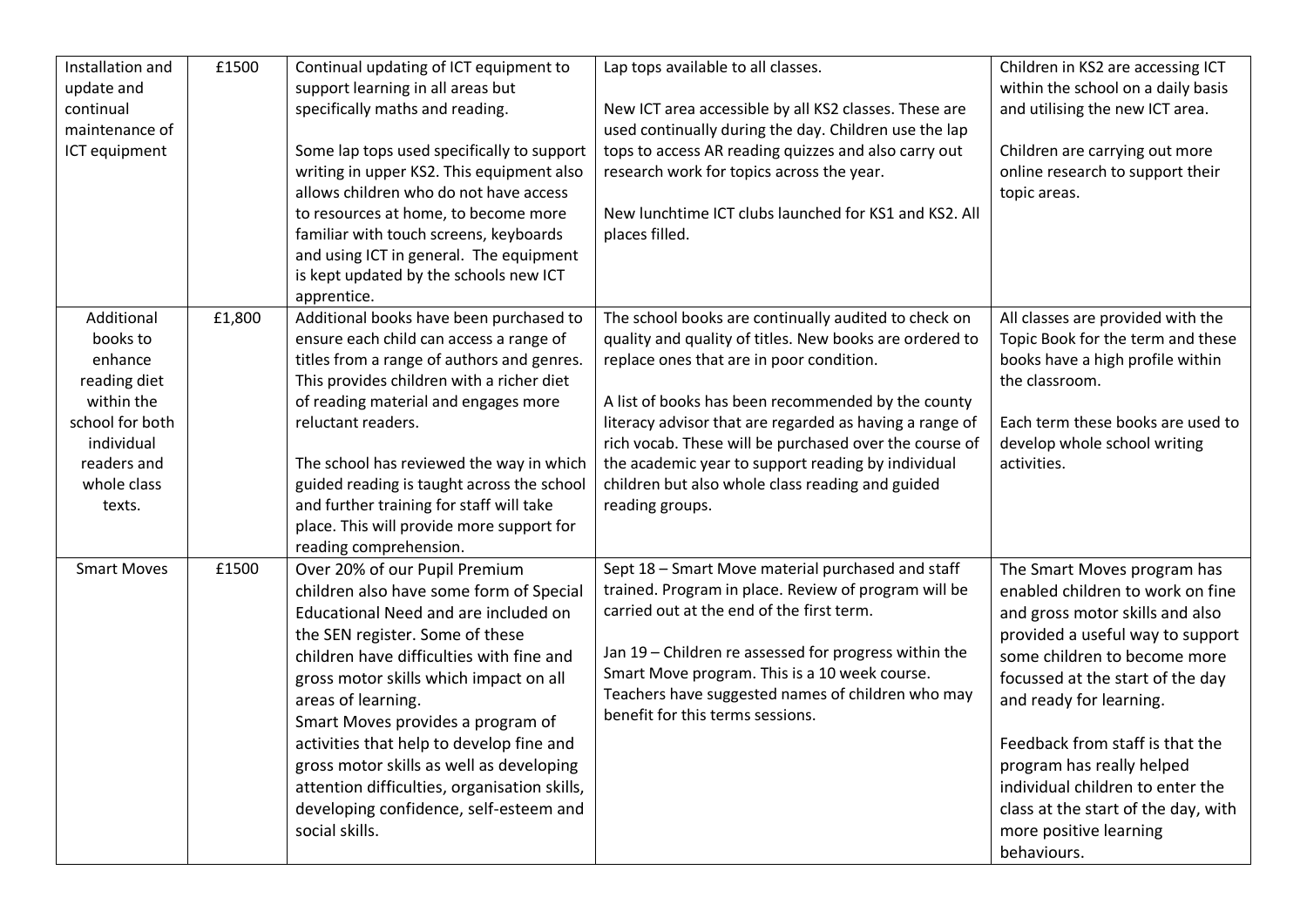|                                 |       | The program is delivered before school<br>by two members of staff. This also links<br>with the schools PE curriculum and<br>children's physical development.                                                                                                                                                                                                                                                                                                                                                                                                                                                                                                                                   |                                                                                                                                                                                                                                                                                                                                                                                                                                                                               | All children on the Smart Moves<br>program are assessed using its<br>own specific criteria. Evidence<br>from this shows that all children<br>on the scheme have made<br>progress in developing their<br>specific fine and gross motor<br>skills.                                                                                                                                                                                                                                                                                                                                                                                                            |
|---------------------------------|-------|------------------------------------------------------------------------------------------------------------------------------------------------------------------------------------------------------------------------------------------------------------------------------------------------------------------------------------------------------------------------------------------------------------------------------------------------------------------------------------------------------------------------------------------------------------------------------------------------------------------------------------------------------------------------------------------------|-------------------------------------------------------------------------------------------------------------------------------------------------------------------------------------------------------------------------------------------------------------------------------------------------------------------------------------------------------------------------------------------------------------------------------------------------------------------------------|-------------------------------------------------------------------------------------------------------------------------------------------------------------------------------------------------------------------------------------------------------------------------------------------------------------------------------------------------------------------------------------------------------------------------------------------------------------------------------------------------------------------------------------------------------------------------------------------------------------------------------------------------------------|
| Milk and fruit                  | £450  | All Pupil Premium children receive daily<br>fruit and milk at break time at no cost<br>to the parents. The successful<br>education of a child requires a holistic<br>view. For a child to be ready to learn<br>they must be well-nourished and<br>hydrated. Missing out on this provision<br>would also be detrimental to a<br>disadvantaged child's self-esteem.                                                                                                                                                                                                                                                                                                                              | Take up of milk and fruit is monitored and<br>encouraged.                                                                                                                                                                                                                                                                                                                                                                                                                     | The uptake of free milk and fruit<br>remains the same. Staff ensure<br>that fruit is available to children<br>who may have come into school<br>late and missed breakfast. This<br>allows them to concentrate on<br>their learning.                                                                                                                                                                                                                                                                                                                                                                                                                          |
| School trips and<br>residential | £1500 | Pupil Premium funding is used to support<br>the cost of the yr6 residential trip which<br>provides children an experiences away<br>from home where they can tackle new<br>challenges and develop social, emotional<br>and communication skills.<br>Where school trips are arranged, parents<br>and carers are asked for donations<br>towards the costs, however Pupil<br>Premium funding is used to fund specific<br>children in being able to take part in<br>these activities.<br>These trips can help to support and<br>enhance children's learning on specific<br>topic areas throughout the year. The<br>school provides support so that all<br>children have access to these activities. | Pupil Premium funded places for yr6 Children on this<br>year's residential trip to an outdoor activity centre.<br>The timing of the trip was changed to be at the start<br>of the school year enabling children to bond and<br>become a team early on as well as providing a safe<br>place to tackle new challenges and instil confidence<br>for the year ahead and beyond.<br>All children were offered a place on the end of term<br>trip to the Pantomime in Peterborough. | The use of PP to support children<br>in taking part in school trips is<br>vital. Over 90% of families eligible,<br>have taken up this offer.<br>The impact of a child being able to<br>take part in the residential trip in<br>year 6, helped them to develop<br>independence skills and self-<br>confidence. This had a clear effect<br>on the way in which the child<br>approached their learning<br>throughout the rest of the year.<br>They became more focused and<br>were able to sit their SAT tests,<br>achieving greater depth in reading.<br>Further school trips for children<br>across the school, enable them to<br>access their learning more |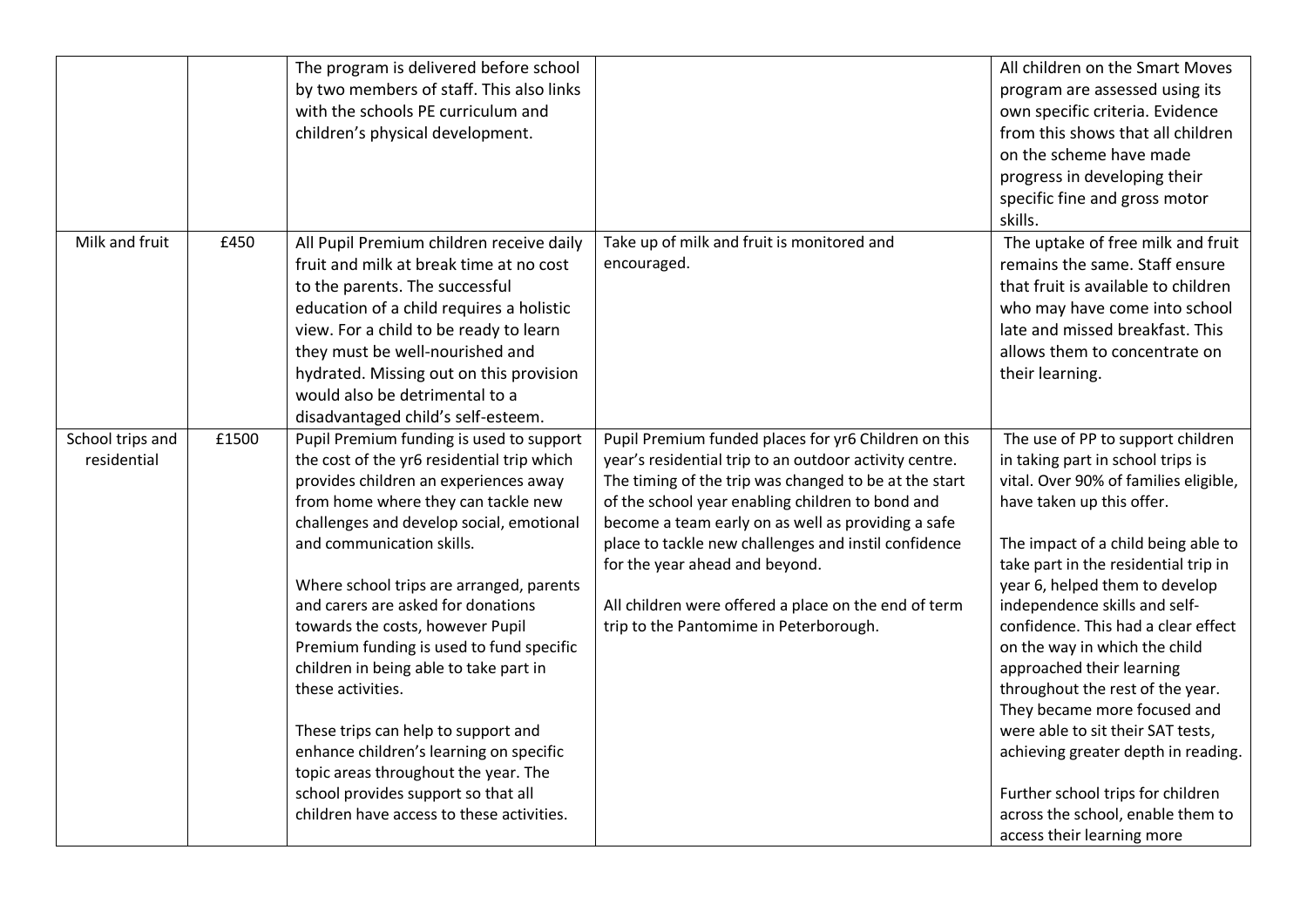|                                      |       |                                                                                                                                                                                                                                                                                                                                            |                                                                                                                                                                                                                                                                                                                                                                                                                                                                                                                                                                                                                                                                                                                                                                                                                                                                                                                                        | effectively by having 'real life'                                                                                                                                                                                                                                                                                                                                                                                                                                                                                                                                                    |
|--------------------------------------|-------|--------------------------------------------------------------------------------------------------------------------------------------------------------------------------------------------------------------------------------------------------------------------------------------------------------------------------------------------|----------------------------------------------------------------------------------------------------------------------------------------------------------------------------------------------------------------------------------------------------------------------------------------------------------------------------------------------------------------------------------------------------------------------------------------------------------------------------------------------------------------------------------------------------------------------------------------------------------------------------------------------------------------------------------------------------------------------------------------------------------------------------------------------------------------------------------------------------------------------------------------------------------------------------------------|--------------------------------------------------------------------------------------------------------------------------------------------------------------------------------------------------------------------------------------------------------------------------------------------------------------------------------------------------------------------------------------------------------------------------------------------------------------------------------------------------------------------------------------------------------------------------------------|
| Access to extra<br>school activities | £700  | Pupil Premium funding helps to support<br>children to take part in after school<br>activities including a variety of sports<br>clubs. This encourages children to keep fit<br>and healthy and helps them to build upon<br>their social skills and support their peer<br>to peer networks.                                                  | Pupil Premium funding has helped to provide access<br>to afterschool clubs for specific children enabling<br>them to take part in activities alongside their peers.<br>Support has been offered for a group of children to<br>attend the schools out of school club. These targeted<br>children have been given this opportunity to enable<br>them more access to social skill development through<br>interaction with a wider group of children than those<br>just within their class. This is helping to improve<br>language in these children as well as social<br>communication and interaction skills.                                                                                                                                                                                                                                                                                                                            | experiences.<br>The offer of free after school clubs<br>is not taken up by all families, but<br>it promoted and encouraged<br>throughout the year.<br>This year the school trialled a new<br>sport, American Flag Football.<br>Whilst also learning the skills<br>through PE, an after school team<br>was set up. This team went on to<br>come second in the local school's<br>tournament. Feedback from<br>children was that they enjoyed<br>learning a new sport and would<br>like to go on to learn more about<br>the sport. Children in receipt of PP<br>were part of this team. |
| Pastoral support<br>/ counselling    | £3000 | At St Annes, we strongly believe that a<br>child cannot learn well, let alone<br>achieve their potential, unless they are<br>at a point of well-being which allows<br>them to. This holistic view is an<br>extremely important part of the ethos<br>of St Anne's. We employ a counsellor as<br>our Pastoral Leader for 3 days per<br>week. | The schools Pastoral Leader has noticed an increase in the number of children and families<br>that are requiring extra support. The two and a half days set aside for pastoral 1:1 work has<br>been increased to three full days this year.<br>There has been an increase in the number of children accessing play therapy and the school<br>has taken on an additional therapist on a temporary contract for three hours a week.<br>The number of TAF meetings and CP meetings have increased this year by 25%.<br>In addition to this the school has taken on the Girls on Board program, specifically focusing<br>on girl's friendships in KS2. Four sessions have been held that the pupil voice is that these<br>are well received and have started to make an impact in the way girls resolve friendship<br>problems etc.<br>Through this work there has been a positive impact on attendance and lateness across the<br>school. |                                                                                                                                                                                                                                                                                                                                                                                                                                                                                                                                                                                      |
| Staff training                       | £2000 | Whole staff training that develops staff in<br>a wide range of teaching and learning<br>areas to ensure Quality First Teaching for<br>all children. These include termly 'in-<br>house' training on spelling punctuation                                                                                                                   | This training is ongoing. There have been 3 in house SPAG focused sessions for staff to<br>attend. Book Scrutiny and lesson observations have shown that this is having an impact<br>across the school. The technical elements of children's writing is starting to improve.<br>However, more work needs to be carried out on the generation of ideas and creativity, to<br>move writing on.                                                                                                                                                                                                                                                                                                                                                                                                                                                                                                                                           |                                                                                                                                                                                                                                                                                                                                                                                                                                                                                                                                                                                      |